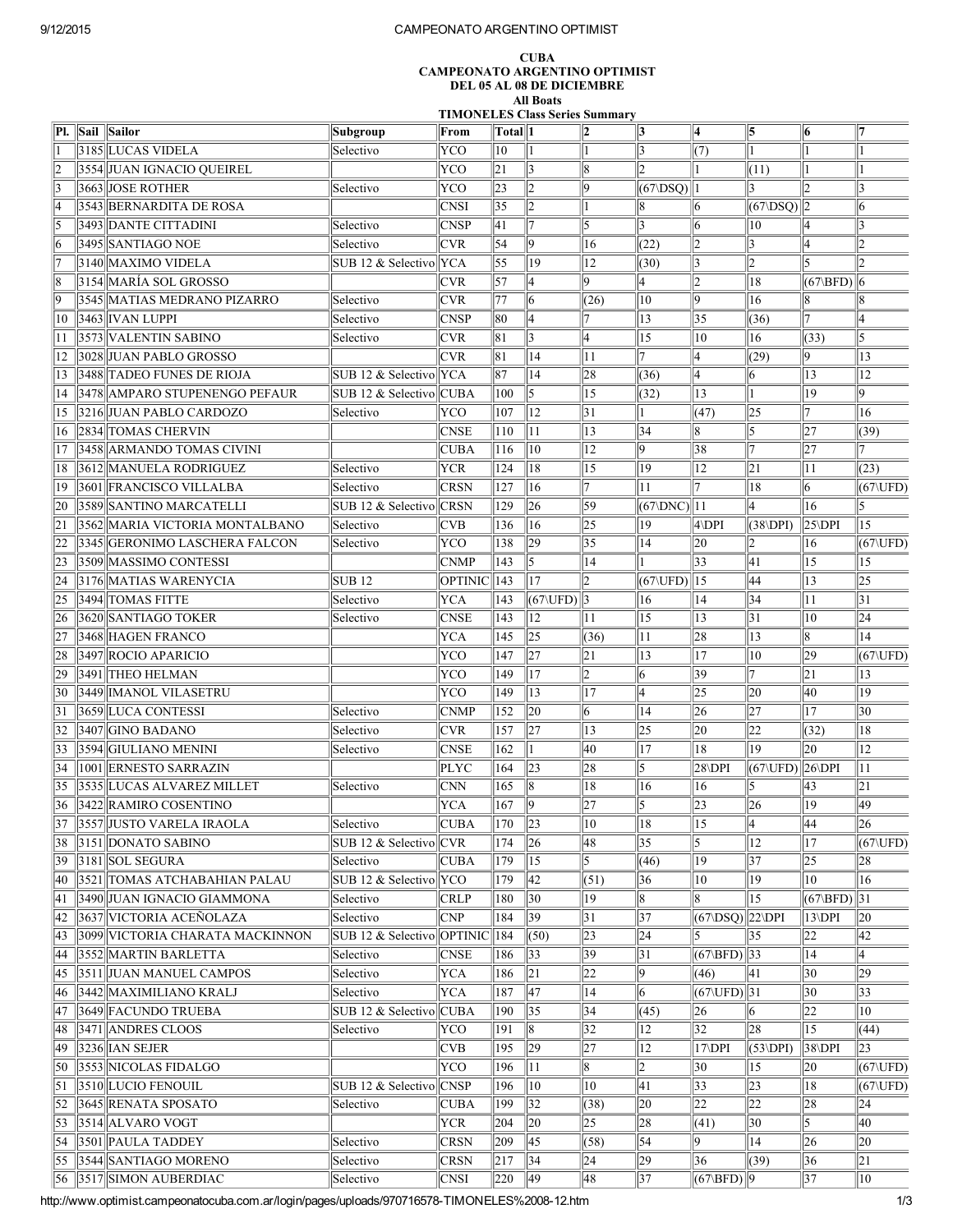## 9/12/2015 CAMPEONATO ARGENTINO OPTIMIST

| $\vert$ 57      | 3586 SANTIAGO PALKIN                     | Selectivo               | <b>CNMP</b>              | 222             | 13                                | $\overline{23}$          | 29                      | 32                      | 29                          | 36                                        | 35                          |
|-----------------|------------------------------------------|-------------------------|--------------------------|-----------------|-----------------------------------|--------------------------|-------------------------|-------------------------|-----------------------------|-------------------------------------------|-----------------------------|
| 58              | 2987 MARINA ITATI IFRAN                  | Selectivo               | <b>CPYNPP</b>            | $\parallel$ 224 | (48)                              | 40                       | 39                      | $\overline{37}$         | 19                          |                                           | 41                          |
| 59              | 3531 JOAQUÍN DUHALDE BISI                |                         | <b>CNSI</b>              | 224             | 19                                | 4                        | $\overline{25}$         | 40                      | 11                          | $(67\cdot\text{BFD})$  22                 |                             |
| 60              | 3446 BAUTISTA ABERASTURY                 |                         | <b>CNSI</b>              | 224             | 37                                | 33                       | 42                      | 44                      | $(67\backslash \text{UFD})$ | 14                                        | 8                           |
| 61              | 3654 MALENA SCIARRA                      | Selectivo               | <b>CNSP</b>              | 225             | $\overline{24}$                   | 3                        | 18                      | 24                      | (67\UFD) 67\UFD             |                                           | $\sqrt{22}$                 |
| 62              | 3539 CLARA ROJAS                         | Selectivo               | <b>CRLP</b>              | 229             | $\overline{22}$                   | 55                       | 28                      | 11                      | $ 33\rangle$                | 38                                        | 28                          |
| 63              | 3462 PEDRO PINTO                         |                         | <b>CVSI</b>              | 229             | 15                                | 18                       | $\overline{22}$         | $41\text{DPI}$          | $40\angle DPI$              | 32\DPI                                    | $\vert$ 36                  |
| 64              | 3316 OLIVER BAKER                        | Selectivo               | <b>CNSP</b>              | 231             | 6                                 | $(67 \text{DNF})$ 31     |                         | 30                      | 20                          | $67\$ BFD                                 | 45                          |
| 65              | 3415 FELIPE COSENTINO                    |                         | <b>YCA</b>               | 233             | $(67\backslash \text{UFD})$ $ 6$  |                          |                         | 36                      | 14                          | 9                                         | 27                          |
| 66              | 3583 FEDERICO HUGO MORETTI SANSO         | Selectivo               | <b>CNSP</b>              | 238             | 22                                | 19                       | $(67 \triangle DSQ)$ 23 |                         | 25                          | 26                                        | $67$ UFD                    |
| 67              | 3431 TOBIAS LOPEZ TILLI                  | SUB 12 & Selectivo      | CUBA                     | 239             | 31                                | 47                       | 47                      | 25                      | $(67\backslash \text{UFD})$ | 38                                        | 9                           |
| 68              | 3621 FRANCISCO DE MARCO                  | Selectivo               | <b>CVR</b>               | 253             | 21                                | $\overline{41}$          | 44                      | $(67\cdot\text{BFD})$   | $\vert$ 52                  | 24                                        | 11                          |
| 69              | 3436 ENZO BASILE                         |                         | CRLP                     | 258             | 40                                | $\sqrt{29}$              | $\vert$ 34              | (45)                    | $ 32\rangle$                | 32                                        | 27                          |
| 70              | 3568 FLORENCIA REANO                     |                         | <b>CRSN</b>              | 259             | 31                                | 16                       | 30                      | 31                      | (51)                        | 44                                        | 29                          |
| 71              | 3609 LUCÍA MIRANDA                       | Selectivo               | YCO                      | 259             | 36                                | 38                       | $(67\overline{DSQ})$ 29 |                         | 17                          | 41                                        | 34                          |
|                 |                                          |                         |                          |                 |                                   |                          |                         |                         |                             |                                           |                             |
| 72              | 3580 BELEN SCHNEIDER                     | Selectivo               | <b>YCA</b>               | 261             | 39                                | $(67\text{VIFD})$ 53     |                         | 12                      | 13                          | 33                                        | 67\UFD                      |
| 73              | 3538 GONZALO VIGLINO                     |                         | <b>CVB</b>               | 261             | 28                                | 41                       | 27                      | $(67\sqrt{BFD})$ 35\DPI |                             | 46\DPI                                    | 19                          |
| $\overline{74}$ | 3499 CHARO MENENDEZ                      | Selectivo               | YCO                      | 264             | 45                                | $\overline{29}$          | 10                      | 27                      | (53)                        | 23                                        | 48                          |
| 75              | 3529 ALEJANDRO FORMICA                   |                         | <b>CVB</b>               | 264             | 41                                | 20                       | 17                      | (67\BFD) 56\DPI         |                             | 32\DPI                                    | 14                          |
| 76              | 3063 TOMAS ROJAS LANDABURU               |                         | <b>CNMP</b>              | 264             | $\overline{24}$                   | 20                       | $\overline{33}$         | 29                      | 38                          | 48                                        | $\overline{33}$             |
| 177             | 3633 AMIN ABDELRAHMAN                    | Selectivo               | YCO                      | 271             | 17                                | 44                       | 38                      | 35                      | $\overline{50}$             | 50                                        | $\overline{17}$             |
| 78              | 3418 INES BILLOCH                        | Selectivo               | <b>YCA</b>               | 271             | $(67 \text{DNC})$ 67 DNC          |                          | $ 67\rangle$ DNC        | $\sqrt{22}$             | $\sqrt{24}$                 | 35                                        | 17                          |
| 79              | 3071 FRANZ MENZEL                        | Selectivo               | <b>CRLP</b>              | 275             | 41                                | 17                       | 24                      | 21                      | 40                          | 34                                        | $(67\backslash \text{UFD})$ |
| 80              | 3644 JULIAN FINSTERBUSCH                 |                         | <b>CVSI</b>              | 277             | 38                                | 22                       | 45                      | 19\DPI                  | $13\ DPI$                   | 36\DPI                                    | $(67\backslash \text{UFD})$ |
| 81              | 3503 MATEO DE LUCA                       |                         | <b>CRLP</b>              | 282             | 46                                | $\overline{32}$          | 43                      | $(67\cdot\text{BFD})$ 8 |                             | 21                                        | 46                          |
| 82              | 3596 BRUNO MOLLO                         | Selectivo               | <b>CRSN</b>              | 282             | 25                                | $\overline{24}$          | 20                      | 48                      | 32                          | $(67\cdot\text{BFD})$ $67\cdot\text{UFD}$ |                             |
| 83              | 3091 FELIPE DE ROSA                      | Selectivo               | <b>CNSI</b>              | 294             | 57                                | 56                       | 48                      | 14                      | $(67\text{VIFD})$ 46        |                                           | 17                          |
| 84              | 3526 THIAGO MUZZIO                       |                         | <b>CVB</b>               | 295             | 56                                | $\overline{42}$          | 51                      | $32\text{DPI}$          | $27\overline{DPI}$          | $(67\overline{DSQ})\overline{37}$         |                             |
| 85              | 3437 ALFREDO AGOTE DORREGO               | SUB 12 & Selectivo      | $ $ CNSE                 | 299             | 18                                | 35                       | $\overline{23}$         | 47                      | 24                          | 18                                        | $(67 \text{NDC})$           |
| 86              | 3275 JERONIMO LOPEZ ALCALA               | Selectivo               | <b>CUBA</b>              | 300             | $ 33\rangle$                      | $\overline{43}$          | $\overline{21}$         | 21                      | 43                          | 49                                        | 43                          |
| 87              | 3254 LARA MIGNANI                        | Selectivo               | <b>CVR</b>               | 303             | 35                                | 47                       | 50                      | $(67\overline{BFD})$ 45 |                             | 3                                         | 67\UFD                      |
| 88              | 3326 JOAQUIN TARASIDO                    | SUB 12 & Selectivo CUBA |                          | 308             | (54)                              | $\vert$ 52               | 40                      | 45                      | 30                          | 29                                        | 39                          |
| 89              | 3203 SANTIAGO GARAY                      | Selectivo               | <b>CRLP</b>              | 311             | 28                                | 37                       | $\overline{53}$         | 42                      | $\overline{43}$             | 39                                        | $\ 26\ $                    |
| 90              | 3290 JUAN IGNAZIO ROSSO                  | <b>SUB12</b>            | <b>CVSI</b>              | $ 312$          | 30                                | $\vert$ 54               | (55)                    | $55\,$ DPI              | 44                          | 24\DPI                                    | 47                          |
| 91              | 3126 JUAN IGNACIO VALIÑA LOPEZ           |                         | YCO                      | 316             | 32                                | 26                       | 38                      | 55                      | 38                          | 54                                        | 18                          |
| 92              | 3542 ULISES GOMEZ LACCHINI               | Selectivo               | <b>CRLP</b>              | 316             | $\overline{52}$                   | 50                       | 26                      | 24                      | $\overline{54}$             | 40                                        | 32                          |
| 93              | 3294 DELFINA HÖGNER                      | Selectivo               | <b>CUBA</b>              | 323             | 48                                | 52                       | $\overline{52}$         | $\overline{43}$         | 18                          | 45                                        | $(67\backslash \text{UFD})$ |
| $\overline{94}$ | <b>2729 VALENTINA URENA</b>              |                         | $\overline{OPTINIC}$ 330 |                 | $\overline{\overline{37}}$        | $\overline{45}$          |                         | $\overline{37}$         | (59)                        | $\overline{55}$                           |                             |
|                 |                                          | Selectivo               |                          |                 |                                   |                          | $\vert 23 \rangle$      |                         |                             |                                           | 25                          |
| 95              | 3011 IVOTI IFRAN                         |                         | $CPYNPP$ 331             |                 | 50                                | 34                       | $ 32\rangle$            | 34                      | 36                          | 47                                        | $(67\backslash \text{UFD})$ |
| 96              | 3569 CAMILO TREBINO                      | Selectivo               | <b>CNC</b>               | 332             | 53                                | 37                       | $(67 \text{DNC})$  41   |                         | 35                          | 51                                        | 32                          |
| 97              | 3460 DONNA MAZZUCCHELLI                  | SUB 12 & Selectivo YCO  |                          | 336             | $(67 \text{DNC})$ 67 DNC          |                          | $67$ DNC                | 19                      | 28                          | 42                                        | 50                          |
| 98              | 3648 PALOMA GUTIERREZ                    | Selectivo               | <b>CVB</b>               | 336             | 44                                | 43                       | 33                      | 49\DPI                  | 46\DPI                      | $(56\,DPI)$                               | 40                          |
| 99              | 3632 JUAN MANUEL FERREIRO                | Selectivo               | YCO                      | 337             | $(67 \text{DNC})$ 67 DNC          |                          | $ 67\rangle$ DNC        | $67\cdot$ BFD           | 40                          | 6                                         | 37                          |
|                 | 100 3435 FEDERICO WARBURG                | <b>SUB12</b>            | <b>CNSI</b>              | 337             | 54                                | $(67 \text{N}DNF)$       | $ 67\rangle$ DNC        | 49                      | 42                          | 12                                        | 34                          |
| 101             | 2865  SIMÓN ZUCCATTI                     |                         | <b>CRLP</b>              | 337             | 38                                | 30                       | 44                      | 17                      | $(67\text{UFD})$ 41         |                                           | 54                          |
|                 | 102  3182  CATALINA LAGO                 |                         | <b>CNSI</b>              | 338             | 34                                | 46                       | 43                      | 51                      | 17                          | $ (67\backslash\text{BFD})  30$           |                             |
|                 | 103 3502 JERONIMO STUPENENGO PEFAUR      | Selectivo               | <b>CUBA</b>              | 352             | 44                                | 44                       | 26                      | 58                      | 47                          | 57                                        | 55                          |
|                 | 104 3585 PEDRO ALVAREZ GALLESIO          | Selectivo               | <b>YCA</b>               | 357             | 36                                | 21                       | 21                      | 39                      | $(67 \text{DNC})$ 39        |                                           | 67\DNC                      |
|                 | 105  3475  LUCAS ALDAZABAL               |                         | <b>CNSI</b>              | 360             | $(67\backslash \text{UFD})$ 30    |                          | 40                      | 34                      | 67\UFD                      | 56                                        | 52                          |
|                 | 106  3464  DELFINA DALLI                 | SUB 12 & Selectivo      | CVR                      | 362             | 43                                | 45                       | 35                      | (52)                    | 49                          | 52                                        | $\sqrt{38}$                 |
|                 | 107  3120  JOAQUIN MITJANS               | Selectivo               | <b>CUBA</b>              | 364             | 51                                | 50                       | 42                      | 43                      | 47                          | 42                                        | 42                          |
|                 | 108  3563  LAUTARO KAKIAS                |                         | <b>CSF</b>               | 366             | 53                                | 56                       | 54                      | $(67\text{UFD})$ 46     |                             | 43                                        | $67$ UFD                    |
|                 | 109  3522  AGUSTIN ADRADOS               |                         | <b>CNZ</b>               | 366             | 60                                | $(67 \text{DNC})$ 67 DNC |                         | 50                      | 46                          | 28                                        | 51                          |
|                 | 110 3617 ABRIL SANTAGOSTINO              |                         | <b>CRLP</b>              | 367             | 40                                | 39                       | 49                      | 42                      | 48                          | 34                                        | $(67\backslash \text{UFD})$ |
|                 | 111  3558  MATIAS LLULL                  |                         | <b>CVB</b>               | 369             | $\vert 51 \vert$                  | 46                       | (67\DSQ) 39\DPI         |                         | $55\,$ DPI                  | 49\DPI                                    | 38                          |
|                 | 1123579JJUAN PABLO CAROSI WARBURG        |                         | <b>CNSI</b>              | 384             | 46                                | 33                       | 46                      | $(67\cdot BFD)$         | 49                          | 53                                        | 53                          |
|                 | 113  3067  MARTIN CAVANAGH               |                         | <b>CUBA</b>              | 388             | 52                                | 49                       | 48                      | 50                      | 53                          | 53                                        | 36                          |
|                 | 114  3445  MARCOS GOMEZ VILLAFAÑE        | Selectivo               | <b>CVB</b>               | 389             | $(67 \text{DNC})$ $67 \text{DNC}$ |                          | $67$ DNC                | $47$ DPI                | $24$ DPI                    | 50\DPI                                    | 35                          |
|                 | 115  3438  CONSTANZA TAVASCI DOZO BISCAY |                         | <b>YCA</b>               | 398             | 59                                | $(67\text{V}UPD)$ 56     |                         | 28                      | 48                          | 46                                        | 67\UFD                      |
|                 | 116  3575  JOSEFINA LOPEZ                |                         | <b>CNAs</b>              | 405             | 47                                | 36                       | 47                      | 49                      | 42                          | 50                                        | $(67 \text{NDC})$           |
|                 | 117  3277  FACUNDO MARTIN GUAGLIANONE    | <b>SUB12</b>            |                          |                 |                                   | $\vert$ 57               | $\overline{55}$         | $\vert$ 53              | 57                          | $(67\cdot\text{BFD})$ $67\cdot\text{UFD}$ |                             |
|                 |                                          |                         | <b>CSF</b>               | 414             | $\vert$ 61                        |                          |                         |                         |                             |                                           |                             |

 $\frac{\|11}{\|22}\|$ racusio Martin Guadianone  $\frac{\|300\|^2}{2}$   $\frac{\|300\|^2}{2}$   $\frac{\|300\|^2}{2}$   $\frac{\|300\|^2}{2}$   $\frac{\|300\|^2}{2}$   $\frac{\|300\|^2}{2}$   $\frac{\|300\|^2}{2}$   $\frac{\|300\|^2}{2}$   $\frac{\|300\|^2}{2}$   $\frac{\|300\|^2}{2}$   $\frac{\|300\|^2}{2}$   $\frac{\$